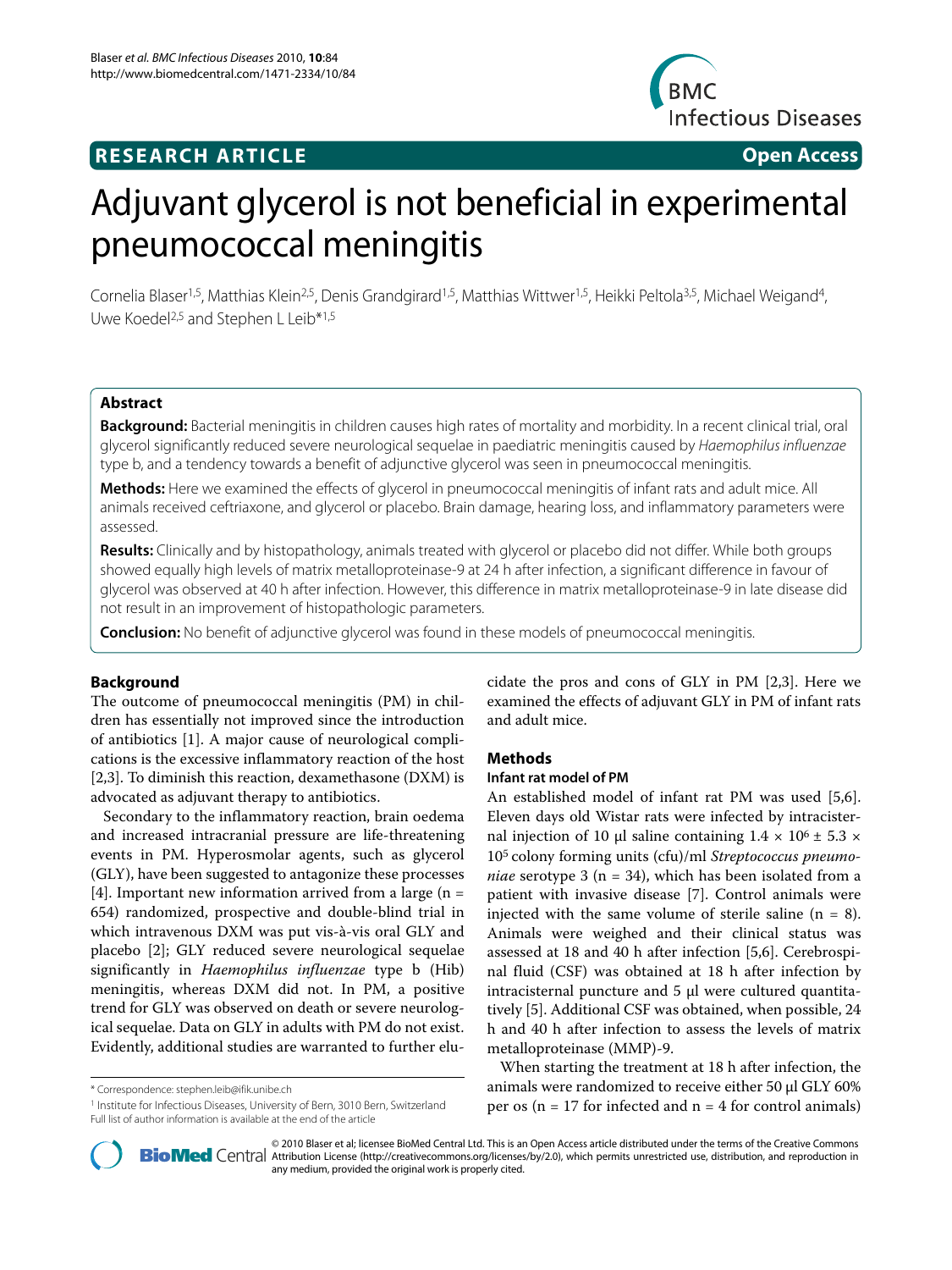or 50 μl placebo (carboxymethylcellulose 2%) per os (n = 17 for infected and  $n = 4$  for control animals) at 18 h, 24 h, 30 h and 38 h after infection. This corresponds to the dosing used in the clinical study [2]. Antibiotic therapy was started at 18 h after infection with 100 mg/kg body weight ceftriaxone subcutaneously administered to all animals twice daily. At 40 h after infection, the animals were sacrificed with an overdose of pentobarbital and brains were dissected.

All animal studies were approved by the Animal Care and Experimentation Committee of the Canton of Bern, Switzerland.

#### *Assessment of MMP-9 levels in CSF*

Levels of MMP-9 were assessed by gel zymography as previously described in detail [5,7]. The levels of the inducible MMP-9 were expressed as the percentage of the constitutively expressed MMP-2 [7].

## *Histopathology*

For the assessment of an effect on acute brain damage a higher inoculum  $(4.0 \times 10^6 \pm 0.0 \text{ cft/ml}, n = 56)$  was used in separate experiments. The histological assessment of brain damage was performed as previously described [5].

## **Adult mouse model of PM**

The mouse model used is well established [8]. Meningitis was introduced in C57BL/6 mice by injection of 15 μl of a bacterial suspension containing 107 cfu/ml of *Streptococcus pneumoniae* D39 into the cisterna magna under anaesthesia. At 18 and 24 h after infection, animals were examined clinically, randomized for 250 μl GLY 85% per os (n = 8) or placebo (carboxymethylcellulose 2%) (n = 8) and treated with ceftriaxone (100 mg/kg intraperitoneally). Effective administration of GLY was documented by an increase in serum osmolality in comparison to placebo treated animals (mean increase 6%). CSF was sampled by puncture of the cisterna magna. All mouse experiments were approved by the government of Upper Bavaria, Germany.

## *Determination of hearing thresholds*

Hearing thresholds were determined by measuring auditory brainstem responses in mice as described previously [9]. The lowest stimulus intensity that elicited auditory brainstem responses was considered the hearing threshold.

## *Histology of the inner ear*

The histological assessment of inner ear damage was performed as described previously [9]. Seven μm mid-modiolar sections of mice temporal bones were deparaffinized, re-hydrated, and stained with Mayer's haematoxylin and eosin.

## **Statistical analyses**

Statistical analyses were performed using Prism (Graph-Pad Software, San Diego, CA USA) or SYSTAT. Median [range] is presented for not normally distributed data while mean  $\pm$  SD is given for normally distributed data. Kruskal-Wallis test was used to compare three or more groups with not normally distributed data. Mann-Whitney and unpaired t test was used for not normally and normally distributed data, respectively. Survival curves were analyzed with the Log-rank (Mantel-Cox) Test. *P* < 0.05 was considered statistically significant. Animals that died unobserved or were euthanized for ethical reasons were excluded from all analyses.

## **Results**

## **Infant rat model**

#### *Clinical parameters of the disease*

18 h after infection, all infected animals showed high bacterial load in the CSF. The bacterial load of animals treated with placebo vs animals treated with GLY did not differ  $(2.9 \times 10^7)$  [4.0  $\times$  10<sup>6</sup> - 7.0  $\times$  10<sup>7</sup>] cfu/ml for placebo vs  $1.2 \times 10^7$  [6.0  $\times$  10<sup>6</sup> -  $1.1 \times 10^8$ ] cfu/ml for GLY; *P* = ns). The activity score (4.0 [4.0-4.0] for placebo vs 4.0 [4.0-4.0] for GLY at both time points) and weight loss (18 h after infection: 0.1 [-1.0-1.5] g for placebo vs 0.1 [-0.8-1.9] g for GLY; *P* = ns and 40 h after infection: -1.5 [-3.3-1.1] g for placebo vs -1.1  $[-2.7-3.6]$  g for GLY;  $P =$ ns) did not differ between the treatment groups. Weight of control vs infected animals was significantly different (18 h after infection: 1.8 [0.7-2.7] g for controls vs 0.1 [-1.0-1.9] g for infected animals, *P* < 0.001 and 40 h after infection: 4.9 [1.2-6.4] for controls vs -1.2 [-3.3-3.6] g for infected animals,  $P < 0.001$ ).

## *Assessment of MMP-9 levels in CSF*

At 24 h after infection the levels of MMP-9 did not differ between the placebo- and the GLY- treated animals (Figure 1). After that time-point, MMP-9 levels decreased significantly from 23% to 5% and from 23% to 2% for the placebo and GLY group, respectively (*P* < 0.001 for placebo and GLY animals). The MMP-9 levels of the GLYtreated rats were significantly lower than in the placebo group 40 h after infection ( $P < 0.05$ ; Figure 1).

## *Histopathology*

Among the animals infected with the low inoculum, 27% showed apoptosis in the hippocampus and 42% showed cortical damage. No difference was found between the control and infected animals (Kruskal-Wallis test: *P* = ns for apoptosis and cortical damage). When the higher inoculum was used, 91% of the infected animals showed apoptosis and 62% cortical damage (Kruskal-Wallis test:  $P < 0.01$  for apoptosis,  $P < 0.05$  for cortical damage). Experiments with the high inoculum showed high mortality (60% for placebo vs 65% for GLY; Log-rank test: *P* = ns) which reflects a more severe disease. Adjuvant GLY (n  $= 11$ ) vs placebo (n  $= 10$ ) did not have an effect on apoptosis (0.5 [0.1-1.1 for placebo vs 0.6 [0.0-1.8] for GLY, *P* = ns) or cortical damage (1.0 [0.0-8.1] for placebo vs 0.3  $[0.0-4.2]$  for  $GLY, P = ns$ .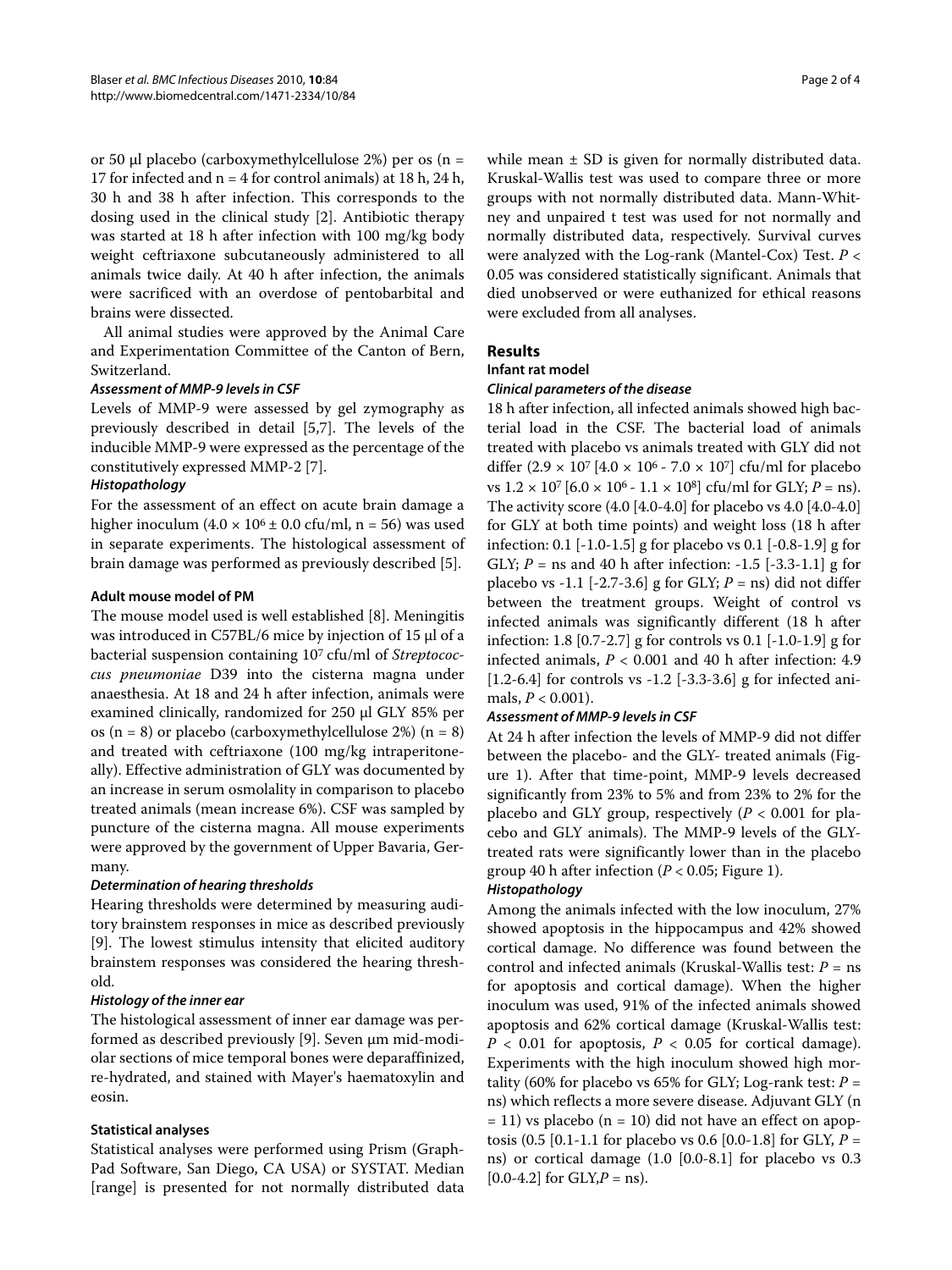

#### **Adult mouse model of PM**

At 18 h after infection, all animals showed clinical signs of infection by assessment of clinical score, weight loss, and a reduction of explorative activity. No difference in mortality was observed as the survival rate was 5/8 animals in the placebo and  $4/8$  animals in the GLY group ( $P =$ ns). Nor were differences observed in the clinical score  $(7.0 \pm 2.6$  for placebo vs  $9.0 \pm 2.9$  for GLY,  $P =$ ns), explorative activity (16.6  $\pm$ 11.6 fields/2 minutes for placebo vs  $10.0 \pm 0.8$  fields/2 minutes for GLY,  $P =$ ns), or weight loss  $(-17.5 \pm 3.3\%)$  for placebo vs -18.7  $\pm$  5.0% for GLY,  $P =$  ns). Measurements of brain albumin concentration reflect the blood brain barrier (BBB) breakdown. The concentration in brain lysates of uninfected animals was  $44.0 \pm 4.0$  ng/ml and was increased in infected mice without differences between GLY-treated and placebotreated mice (433.8  $\pm$  262.0 vs 338.5  $\pm$  187.7 ng/ml brain lysate). Moreover, CSF cell counts were similar between both groups (5700  $\pm$  3381 cells/ $\mu$ l for placebo vs 5850  $\pm$  714 cells/ $\mu$ l for GLY,  $P =$ ns).

The hearing thresholds were elevated in all infected animals and did not differ between the treatment groups. Similarly, histological differences in the inner ear were not observed. Granulocytic infiltration occurred equally in the perilymphatic space of the treated and non-treated animals.

#### **Discussion**

The potential effects of adjuvant GLY in PM were evaluated in infant and adult rodent models of PM by assessing

clinical, histopathological and functional outcome. Since GLY did not show an advantage over placebo in these parameters, this observation may partially explain why GLY did not significantly improve the outcomes of PM in children. In contrast, in Hib meningitis there is good evidence for using GLY, because it reduces severe neurological sequelae [1,2].

The aim of this study was to evaluate the effect of adjunctive therapy with oral glycerol in experimental pneumococcal meningitis in children and adults, using an infant rat and an adult mouse model, respectively. A direct comparison between glycerol effects on rats and mice was not the goal of the study and, thus, variations between the models should not affect the key issues of the study. Both models that were used are well-defined and have been optimized to develop the typical clinical, functional and histopathological features of pneumococcal meningitis in the respective age group. In the infant rat model, we regularly found clinical signs of meningitis, CSF pleocytosis, and histopathologic alterations such as apoptotic hippocampal damage. While in the adult model, we found clinical signs of meningitis, CSF pleocytosis, blood brain barrier damage, and hearing loss with cochlear damage. In the adult mouse model, we investigated hearing loss, cochlear damage, and the clinical condition (clinical score and motor activity) with a main focus on hearing loss and cochlear damage. Earlier studies showed that brain damage including hippocampal apoptosis is not a consistent finding in the adult mouse model but is regularly seen in the infant rat model [8]. Therefore, brain damage was not assessed histologically in the adult mouse model in this study. With respect to the drug dosage, we performed studies using the same glycerol dosage (10 mg/kg body weight per os, bid) in both models. However this led to excessive and early mortality in infant rats which precluded the assessment of apoptosis. These observations show exemplarily that models of infectious diseases need to be adapted for the assessment of clinically relevant outcome measurements.

Three clinical trials evaluated the effect of oral GLY on hearing impairment in bacterial meningitis [2,4,10]. A statistical difference for severe hearing impairment (> 80 dB) in GLY vs no GLY recipients was shown in one study [4] but has not later been confirmed [2,10], which fits the negative results of our adult mouse model examining hearing loss 40 h after infection. Since cochlear inflammation, a key factor for subsequent cochlear damage, appeared similarly in both treatment groups, it seems unlikely that a long-term benefit of GLY on hearing loss was missed in our study.

Previously, damage in the hippocampal dentate gyrus after GLY administration was found in a rabbit model of PM; GLY increased apoptosis, while placebo did not [11]. The present study does not support that finding, but did not show a protective effect either. No protective effect of GLY against meningitis-induced cortical damage or BBB